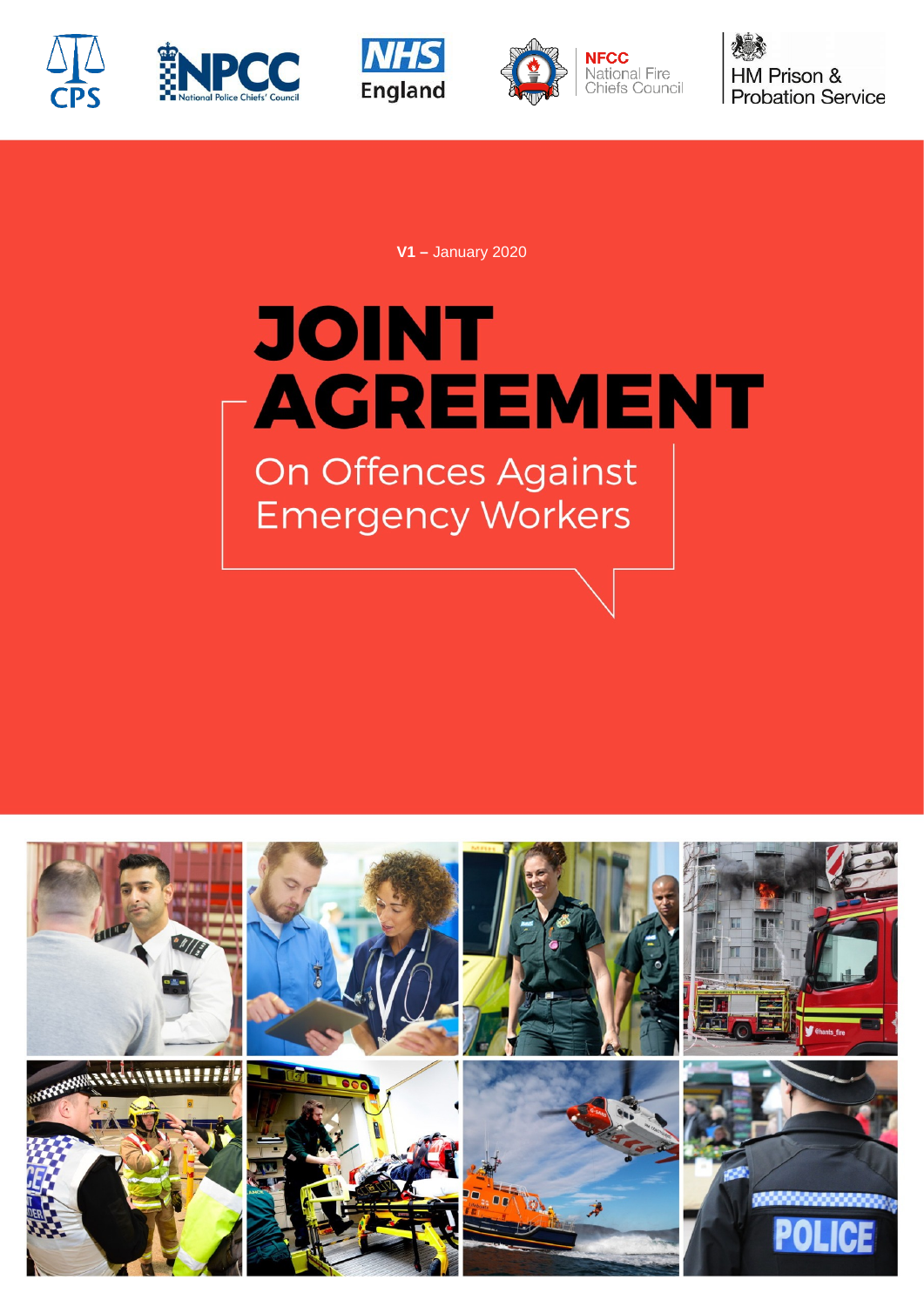#### **Introduction**

1. This document sets out the agreement on offences against emergency workers between Her Majesty's Prison and Probation Service (HMPPS), NHS England, the National Fire Chiefs Council (NFCC), the National Police Chiefs Council (NPCC) and the Crown Prosecution Service (CPS).

#### **Purpose of this agreement**

2. This agreement provides for a broad framework to ensure the more effective investigation and prosecution of cases where emergency workers are the victim of a crime, particularly in applying the provisions of the [Assaults on Emergency Workers \(Offences\) Act 2018 \(the 2018 Act\)](http://www.legislation.gov.uk/ukpga/2018/23/pdfs/ukpga_20180023_en.pdf) and to set out the standards victims of these crimes can expect. The principles in this agreement do not create legally enforceable rights or obligations but set out minimum expectations for all signatories.

## **Emergency Workers**

3. The definition of an emergency worker in the 2018 Act goes beyond specific titles and jobs, and extends to persons whose role brings them within the definition:

| <b>POLICING</b>                                                                                                                                                                                                                                                             |                                                                                                                                                             |                                                  |                                                                                                                                                                                                                                                                                                                               |                                                                                                |                                                                                 |
|-----------------------------------------------------------------------------------------------------------------------------------------------------------------------------------------------------------------------------------------------------------------------------|-------------------------------------------------------------------------------------------------------------------------------------------------------------|--------------------------------------------------|-------------------------------------------------------------------------------------------------------------------------------------------------------------------------------------------------------------------------------------------------------------------------------------------------------------------------------|------------------------------------------------------------------------------------------------|---------------------------------------------------------------------------------|
| Constable                                                                                                                                                                                                                                                                   | <b>NCA</b> officer                                                                                                                                          | A person who<br>has the powers<br>of a constable |                                                                                                                                                                                                                                                                                                                               | A person who<br>is employed<br>for a police<br>purpose                                         | A person who is engaged to<br>provide services for police<br>purposes           |
| <b>PRISONS</b>                                                                                                                                                                                                                                                              |                                                                                                                                                             |                                                  |                                                                                                                                                                                                                                                                                                                               |                                                                                                |                                                                                 |
| A prison officer                                                                                                                                                                                                                                                            | A person employed or engaged<br>to carry out functions in a<br>custodial institution of a<br>corresponding kind to those<br>carried out by a prison officer |                                                  |                                                                                                                                                                                                                                                                                                                               | A prisoner custody<br>officer, so far as<br>relating to the<br>exercise of escort<br>functions | A custody officer, so far as<br>relating to the exercise of<br>escort functions |
| <b>FIRE SEARCH AND RESCUE</b>                                                                                                                                                                                                                                               |                                                                                                                                                             |                                                  |                                                                                                                                                                                                                                                                                                                               |                                                                                                |                                                                                 |
| A person employed for the purposes of providing,<br>or engaged to provide, fire services or fire and<br>rescue services                                                                                                                                                     |                                                                                                                                                             |                                                  | A person employed for the purposes of providing,<br>or engaged to provide, search services or rescue<br>services                                                                                                                                                                                                              |                                                                                                |                                                                                 |
| <b>NHS</b>                                                                                                                                                                                                                                                                  |                                                                                                                                                             |                                                  |                                                                                                                                                                                                                                                                                                                               |                                                                                                |                                                                                 |
| A person employed for the purposes of providing,<br>or engaged to provide NHS health services<br>- and whose general activities in doing so involve<br>face to face interaction with (i) individuals receiving<br>the services or (ii) with other members of the<br>public. |                                                                                                                                                             |                                                  | A person employed for the purposes of providing,<br>or engaged to provide<br>services in the support of the provision of NHS<br>health services<br>- and whose general activities in doing so involve<br>face to face interaction with (i) individuals receiving<br>the services or (ii) with other members of the<br>public. |                                                                                                |                                                                                 |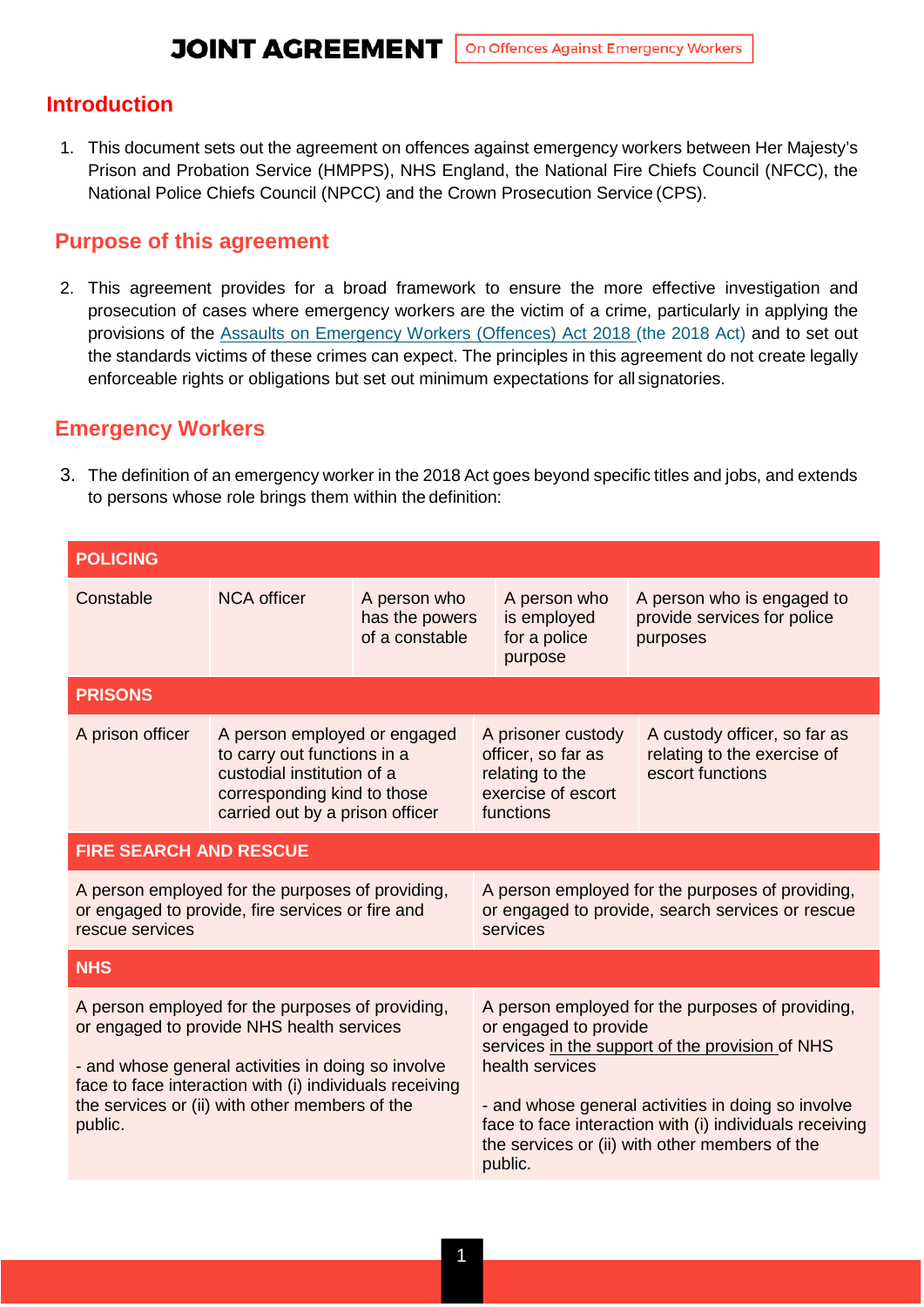4. The 2018 Act provides that those whose roles relate to "police purposes" and "the provision of NHS health services" may be covered, and that those whose job may not be that of an emergency worker but who come to be engaged in support of emergency roles may also be covered. A person therefore is acting in the exercise of the functions as such a worker if they are exercising the functions of the roles described above.

## **Investigation**

- 5. This protocol lays out both the organisational and police responsibilities for the emergency worker. The police should be contacted promptly where a criminal offence is alleged to have been committed against an emergency worker.
- 6. The [Victims' Code a](https://assets.publishing.service.gov.uk/government/uploads/system/uploads/attachment_data/file/476900/code-of-practice-for-victims-of-crime.PDF)pplies to all victims, including emergency workers, who have been subject to an assault or hate crime. Victims are to be kept informed about the progress of their case at all stages of the investigation and any prosecution that follows. The victim's point of view will be taken into account when making investigative and prosecutorial decisions.
- 7. Victims will be offered the opportunity to complete a Victim Personal Statement in their own words, and this will be used to explain to the court the impact of the offence on the emergency worker. The [Joint](https://www.cps.gov.uk/sites/default/files/documents/legal_guidance/joint-agency-guide-victim-personal-statement_0.pdf)  Agency Guide to the Victim Personal [Statement](https://www.cps.gov.uk/sites/default/files/documents/legal_guidance/joint-agency-guide-victim-personal-statement_0.pdf) provides guidance. A VPS can be made separately to, or as part of, a victim's witness statement. Such a statement may be submitted for the sentencing hearing so that the court can take into account the offending on the victim, but such evidence should also ideally be obtained at charge, so that the level of charge and the prosecution case about the impact on the victim is clear from the outset, even if that is updated by a later statement.
- 8. An Organisational Impact Statement enables an organisation to set out the impact a crime has had on their service, e.g. operational disruption. It is prepared by a nominated representative who is properly authorised to make the statement. Three example templates of these statements, to be adapted for use, can be found at Annex D. Similar form templates used by Businesses are available at: <https://www.police.uk/information-and-advice/impact-statement-for-business/>
- 9. Community Impact Statements may also be submitted, but if evidence of the prevalence of an offence is to be referred to, the guidance provided by the Court of Appeal in *[R v Bondzie](https://www.bailii.org/ew/cases/EWCA/Crim/2016/552.html)* [2016] EWCA Crim 552 at paragraph 11 must be followed.
- 10. [Guidance on Management of Potential Exposure to blood-borne viruses in emergency workers w](https://assets.publishing.service.gov.uk/government/uploads/system/uploads/attachment_data/file/835888/Guidance_on_management_of_potential_exposure_to_blood__2_.pdf)as published in September 2019 by Public Health England. It advises on the risk of infection through injury of Hepatitis B, Hepatitis C and HIV. It further provides advice on the management of spitting incidents, low risk incidents, the provision of timely clinical advice and suggestions on cross service collaboration.
- 11. The police retain operational decision-making about whether or not to investigate, how to investigate, and whether to make decisions about the case or to refer the case to the CPS.
- 12. The [Crime in Prison Referral Agreement b](https://assets.publishing.service.gov.uk/government/uploads/system/uploads/attachment_data/file/800040/Crime_in_Prison_Referral_Agreement_-_7_May_19.pdf)etween HMPPS, NPCC and the CPS sets out an internal prison disciplinary process and clarifies offending behaviour that must be referred to thepolice.
- 13. A complainant who is a police officer or Police Staff Investigator must never be the officer in charge of the investigation into his or her own assault or hate crime and an officer in this position should not take statements for witnesses or engage in other investigative activity. Similarly a complainant in any of the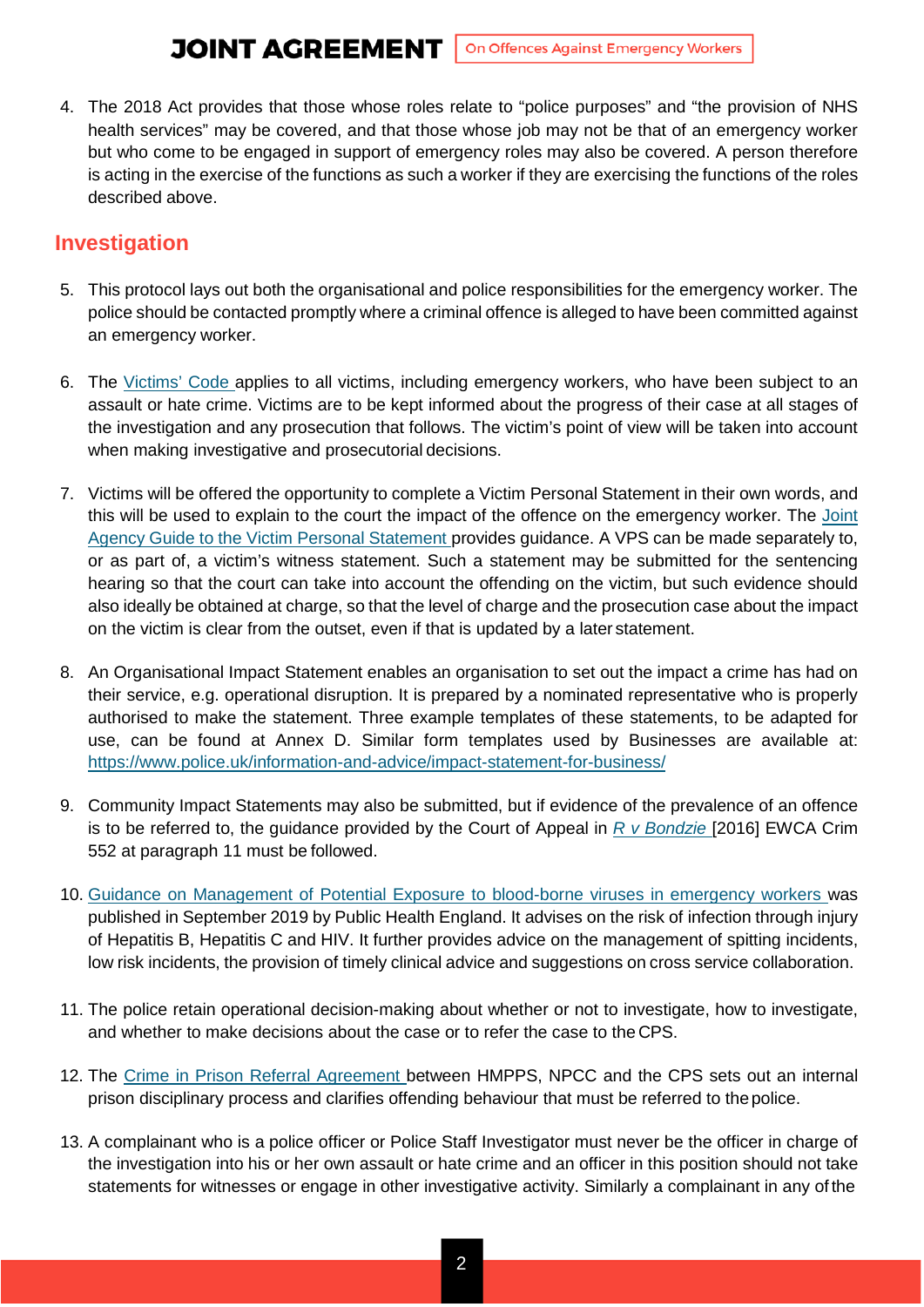relevant organisations should not be responsible for any internal investigation of the assault on themselves. A Seven-Point Plan for assault on Police is being widely adopted across all police forces. An example of this is provided at Annex A for use by all organisations and similar plans have also been adopted by other agencies.

- 14. Officers must have regard to any particular aggravating factors such as hate crime and follow the Hate [Crime Operational Guidance i](http://library.college.police.uk/docs/college-of-policing/Hate-Crime-Operational-Guidance.pdf)n such cases.
- 15. Body worn video footage which shows the assault will be central to the investigation. It should also be played at trial and at sentence.

## **The decision to charge**

- 16. The Police or the CPS will make the decision as to whether a prosecution is to follow. The police may do so for cases that can only be heard in the Magistrates' Court or cases which are an anticipated guilty plea and are likely to be sentenced there; the CPS must do so for cases that are hate crimes or are likely to be heard in the Crown Court or can only be heard in the Crown Court. Referring a crime to the police does not automatically mean that a full police investigation will take place or that the CPS will be consulted and a criminal prosecution take place. Further investigation should consider the victim's wishes. In general, the more serious the circumstances, the more likely it is an investigation will commence automatically.
- 17. The decision to charge will be made in accordance with the [Code for Crown Prosecutors,](https://www.cps.gov.uk/publication/code-crown-prosecutors) applying a two-stage test:
	- **Is there sufficient evidence for a realistic prospect of conviction?** This is an objective assessment of the evidence obtained by the police investigation. If there is not sufficient evidence to charge, no case can proceed.
	- $\Box$  If there is sufficient evidence, is a prosecution required in the public interest?
- 18. A prosecution will usually take place unless the prosecutor is satisfied that there are public interest factors tending against prosecution which outweigh those tending in favour. In determining this, prosecutors will consider:
	- **How serious is the offence committed?** Offences against the person are serious. Different offences are available depending on how serious.
	- **What is the level of culpability of the suspect?** "Prosecutors should also have regard to whether the suspect is, or was at the time of the offence, affected by any significant mental or physical ill health or disability, as in some circumstances this may mean that it is less likely that a prosecution is required. However, prosecutors will also need to consider how serious the offence was, whether the suspect is likely to re-offend and the need to safeguard the public or those providing care to such persons." *Mental or physical ill health accordingly does not determine that no charge may follow. At the public interest stage, the focus is on (i) whether the suspect is or was affected by a significant health issue and (ii) balancing that with seriousness, re-offending and safeguarding as relevant factors.*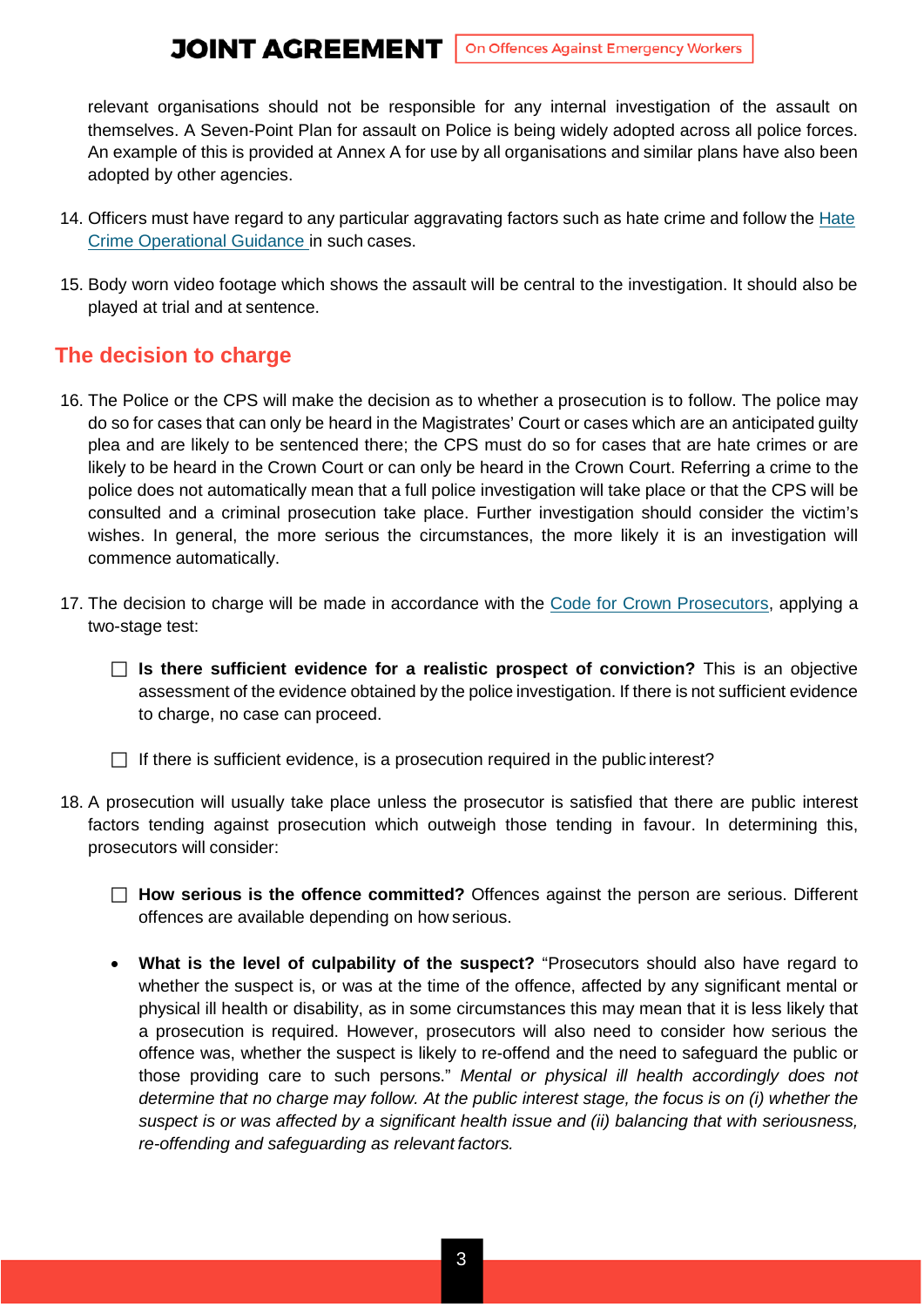- **What are the circumstances of and the harm caused to the victim?** "A prosecution is also more likely if the offence has been committed against a victim who was at the time a person serving the public."
- What was the suspect's age and maturity at the time of the offence?

"The criminal justice system treats children and young people differently from adults and significant weight must be attached to the age of the suspect if they are a child or young person under 18….

As a starting point, the younger the suspect, the less likely it is that a prosecution is required. However, there may be circumstances which mean that, notwithstanding the fact that the suspect is under 18 or lacks maturity, a prosecution is in the public interest. These include where:

- i. the offence committed is serious;
- ii. the suspect's past record suggests that there are no suitable alternatives to prosecution; and
- iii. the absence of an admission means that out-of-court disposals that might have addressed the offending behaviour are not available."
- What is the impact on the community? See above in relation to Community Impact Statements and Organisational Impact statements.
- 19. The police and CPS will also apply the [CPS Charging Standards on Assault a](https://www.cps.gov.uk/legal-guidance/offences-against-person-incorporating-charging-standard)nd Guidance on the [Assaults on Emergency Workers \(Offences\) Act 2018,](https://www.cps.gov.uk/legal-guidance/assaults-emergency-workers-offences-act-2018) particularly when selecting the appropriate offence to be charged.
- 20. The CPS will apply in appropriate cases for special measures, such as screening the emergency worker as a witness from the defendant, where the evidence supports an application in accordance with the law.
- 21. Prosecutors will in addition have regard to CPS legal guidance, in particular:
	- $\Box$  [Suspects and defendants with mental health conditions and](https://www.cps.gov.uk/legal-guidance/mental-health-suspects-and-defendants-mental-health-conditions-or-disorders) disorders
	- $\Box$  [Prison Related Offences](https://www.cps.gov.uk/legal-guidance/prison-related-offences-0) that applies to offences in prisons
	- $\Box$  Hate Crime prosecution guidance:
	- $\Box$  [Disability Hate Crime and other crimes against Disabled](https://www.cps.gov.uk/node/5677) people
	- $\Box$  [Racist and Religious Hate](https://www.cps.gov.uk/node/5827) Crime
	- $\Box$  [Homophobic, Biphobic and Transphobic Hate](https://www.cps.gov.uk/node/5745) Crime
	- □ Guidance on Youth [Offenders](https://www.cps.gov.uk/legal-guidance/youth-offenders)
	- □ Guidance on Special [Measures](https://www.cps.gov.uk/legal-guidance/special-measures)
	- □ Guidance on [Criminal Behaviour](https://www.cps.gov.uk/legal-guidance/criminal-behaviour-orders) Orders
- 22. The CPS will explain a decision to take no further action or to reduce a charge in writing in accordance with the obligations under the Victim's Code.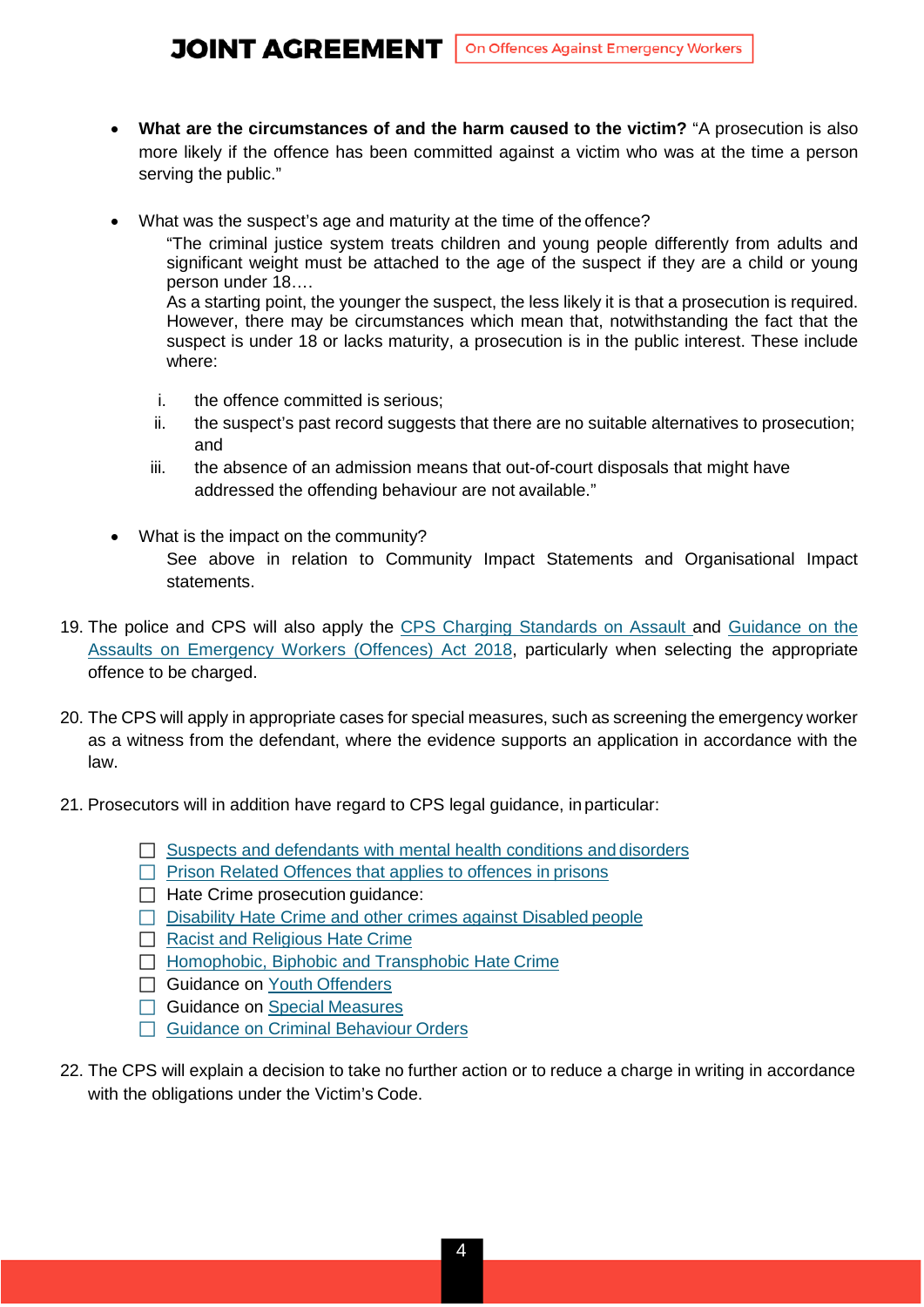**JOINT AGREEMENT** | On Offences Against Emergency Workers

## **Accepting guilty pleas**

- 23. A defendant may be charged with other offences as well as one contrary to the 2018 Act. A defendant may offer to plead, or plead guilty to the other offence but not that contrary to the 2018Act.
- 24. Prosecutors should only accept a plea if:
	- $\Box$  the court is able to pass a sentence that matches the seriousness of the offending, particularly where there are aggravating features;
	- $\Box$  it enables the court to make a confiscation order in appropriate cases, where a defendant has benefitted from criminal conduct;
	- $\Box$  it provides the court with adequate powers to impose other ancillary orders, bearing in mind that these can be made with some offences but not with others;
	- $\Box$  where practicable the victim has been consulted.
- 25. Prosecutors should note:
	- $\Box$  An assault may attract a consecutive sentence if it is not part and parcel of the substantive offence but is an assault, for instance, in an effort to escape: *R v Kastercum* (1972) 56 Cr. App. R. 298.
	- $\Box$  Further assaults, even where an offence is serving a significant sentence, may fall to be reflected in sentences to be served consecutive to that already being served: *R v Haywood (Craig Callan)* [2000] 2 Cr. App. R. (S.) 418; also *R. v Hills (Christopher Carl)* [2008] EWCA Crim 1871.
	- $\Box$  A concurrent sentence, and thus a nominal penalty, is not determinative of the public interest: see the [CPS Legal Guidance on Nominal](https://www.cps.gov.uk/legal-guidance/non-recent-cases-and-nominal-penalties) Penalties.
	- If the allegation is not to be proceeded with, it will be withdrawn (pre-plea) or no evidence will be offered in the magistrates' court as appropriate. At the Crown Court a request will be made for an order that it lie on file, rather than no evidence being offered as appropriate.

## **Challenging a decision**

- 26. Where a victim is informed by the police or CPS of a decision not to prosecute a suspect, they should also notify the victim of their right to a review and provide sufficient information to enable the victim to decide whether to request a review.
- 27. If the emergency worker disagrees with a police decision not to proceed with an investigation, this should initially be raised locally with the police force in accordance with the police victim right to review information available on the force's website.
- 28. Where the disagreement is with a decision taken by the CPS, the emergency worker may be able to invoke the CPS [Victims' Rights to Review,](https://www.cps.gov.uk/legal-guidance/victims-right-review-scheme) which provides for a victim's right to request a review of decisions taken by the CPS not to charge, to discontinue or otherwise terminate all proceedings.
- 29. Where the police disagree with a CPS decision, the process of appeal under management review of charging decisions and actions, at paragraph 23 of the *Director's Guidance on Charging 5th Edition*, will apply.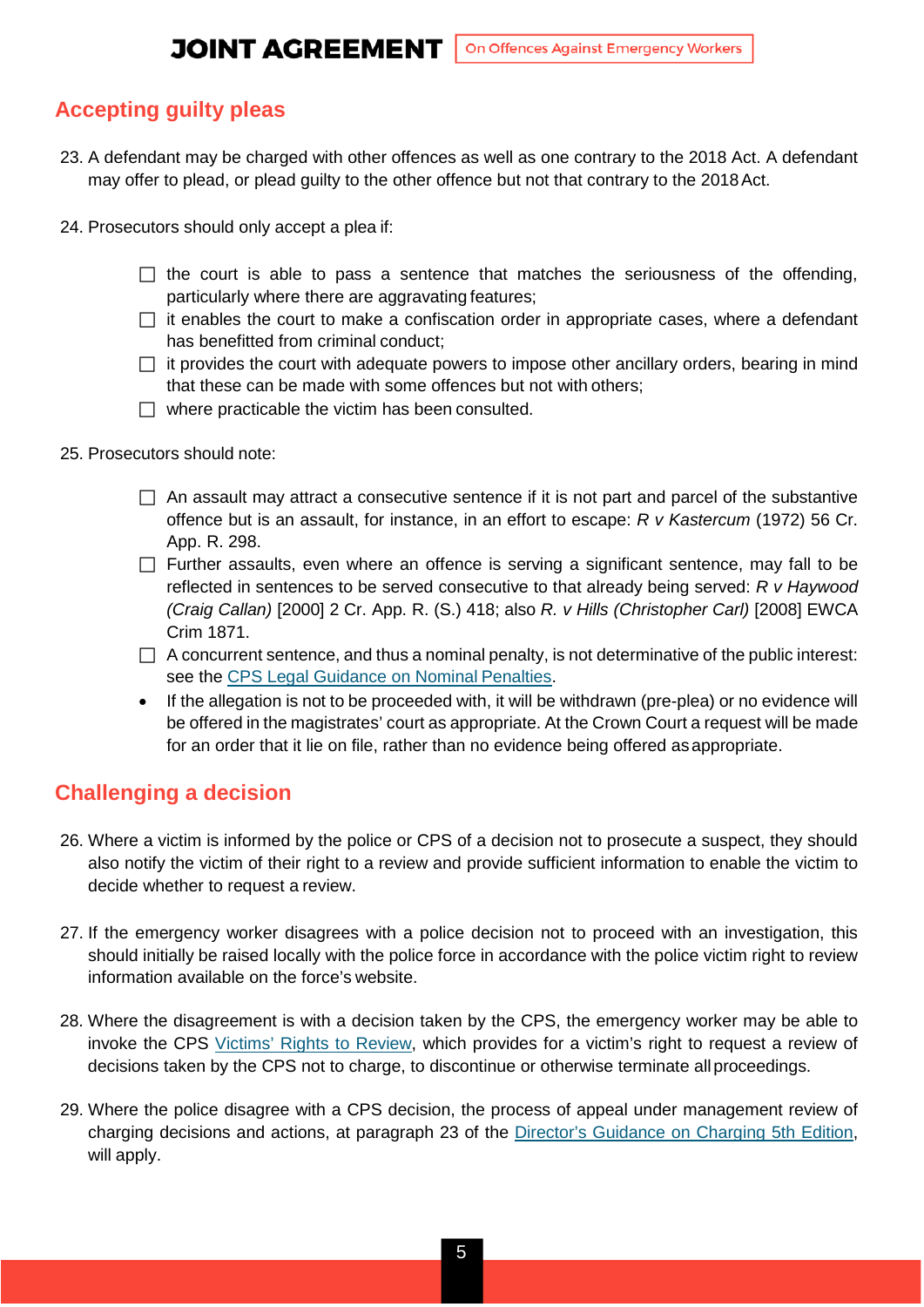30. Guidance on the CPS Feedback and [Complaints](https://www.cps.gov.uk/sites/default/files/documents/publications/Feedback-Complaints-Policy-Jan-2019.pdf) policy should be followed where appropriate. The CPS considers a complaint to be "an expression of dissatisfaction about any aspect of our service by a member of the public or their representative who has been directly involved in the service complained of".

#### **Commencement**

31. This agreement will take effect on  $6<sup>th</sup>$  January 2020. The parties will meet on an annual basis to review the implementation and effectiveness of the agreement, including the available data. The parties can be contacted at

CPS - [HQPolicy@cps.gov.uk](mailto:HQPolicy@cps.gov.uk) Prisons - [crimeinprison@justice.gov.uk](mailto:crimeinprison@justice.gov.uk) Fire - [nfccadminsupport@nationalfirechiefs.org.uk](mailto:nfccadminsupport@nationalfirechiefs.org.uk) Police - [info@npcc.pnn.police.uk](mailto:info@npcc.pnn.police.uk) NHS – NHS England: [england.contactus@nhs.net](mailto:england.contactus@nhs.net)

P. Cople

Phil Copple Director General - Her Majesty's Prison and Probation Service 06/01/2020

Presana /esar

Prerana Issar 06/01/2020 Chief People Officer for NHS England and NHS Improvement

Roy Wilsher Chair - National Fire Chiefs Council 06/01/2020

Deputy Chief Constable Sara Glen National Policing Lead for Charging (NPCC) 06/01/2020

J-de Marl

Chief Constable Andy Marsh Assault Police Working Group Criminal Justice Outcomes Lead (NPCC) 06/01/2020

Sue Hemming Crown Prosecution Service **06/01/2020** 06/01/2020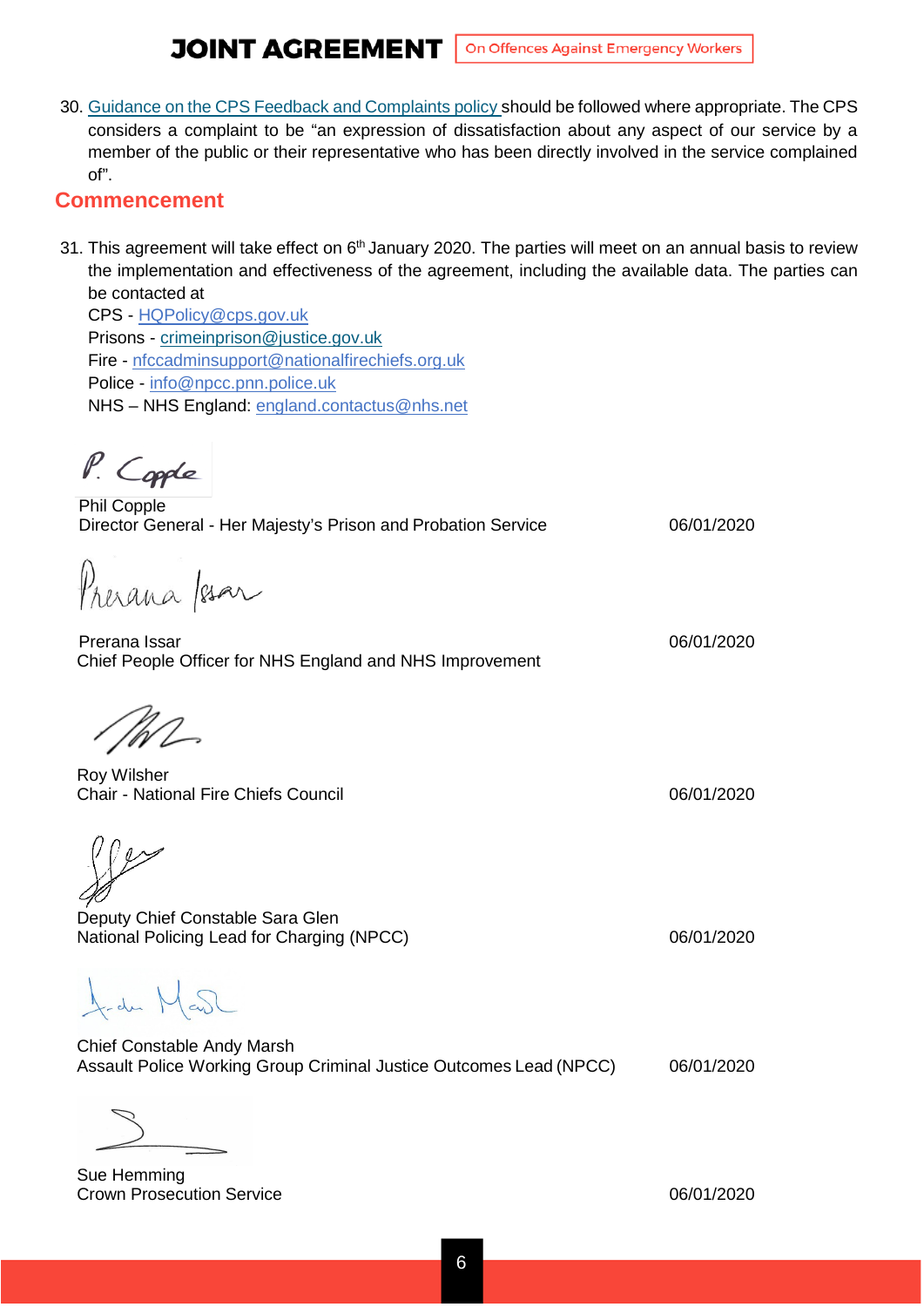#### **Annex A – Assault on Emergency Worker – 7 Point Plan**

#### **ASSAULT ON EMERGENCY WORKER**

**Our Pledge to you: [insert organisation name]** will not tolerate assaults (physical or verbal) or hate crimes against our staff and volunteers. Being assaulted or abused in any way is not part of the job.

## **A Seven-Point Plan**

**Assaults and hate crimes against staff and volunteers will be investigated with the same care, compassion, diligence and commitment as an assault or hate crime on a member of the public.** This sounds obvious, but too often a response to affected staff can be rushed or treated as secondary to members of the public.

**The Victims' Code applies to all victims, including staff and volunteers, who have been subject to assault or hate crime.** A number of criminal justice organisations must comply with the Victims' Code, which means keeping the victim updated, discussing outcome options, and taking account of the victim's point of view before imposing an outcome. This is crucial because we know how important it is for our staff that we treat them properly.

**The affected member of staff must never investigate their own assault or hate crime.**  This is not appropriate on any level and even taking statements from witnesses may be inappropriate. The integrity of the investigation and the impartiality of the member of staff could be called into question, which could undermine the case and/or heighten the impact on the victim.

**Victims recover better and more quickly if they receive the right welfare and supervision.** This also helps to avoid long-term negative consequences. The affected person's supervisor or manager should meet with them as soon as it is practical to do so. The victim may downplay the impact on them, but supervisors should be aware of the potential effects of the incident.

**The supervisor must ensure that the head of department is informed to provide continuity of welfare support.** The relevant staff association or trade union can also provide valuable additional support to the victim.

**The assaulted member of staff must complete the Health and Safety incident report with their supervisor.** It will not always be possible for the victim to do this, in which case another person can complete the report.

**To achieve a successful prosecution, the best evidence must be presented**. Victim Personal Statements should be used and all reasonable requests to provide evidence to the Police should be complied with in order that a thorough investigation can be carried out.

7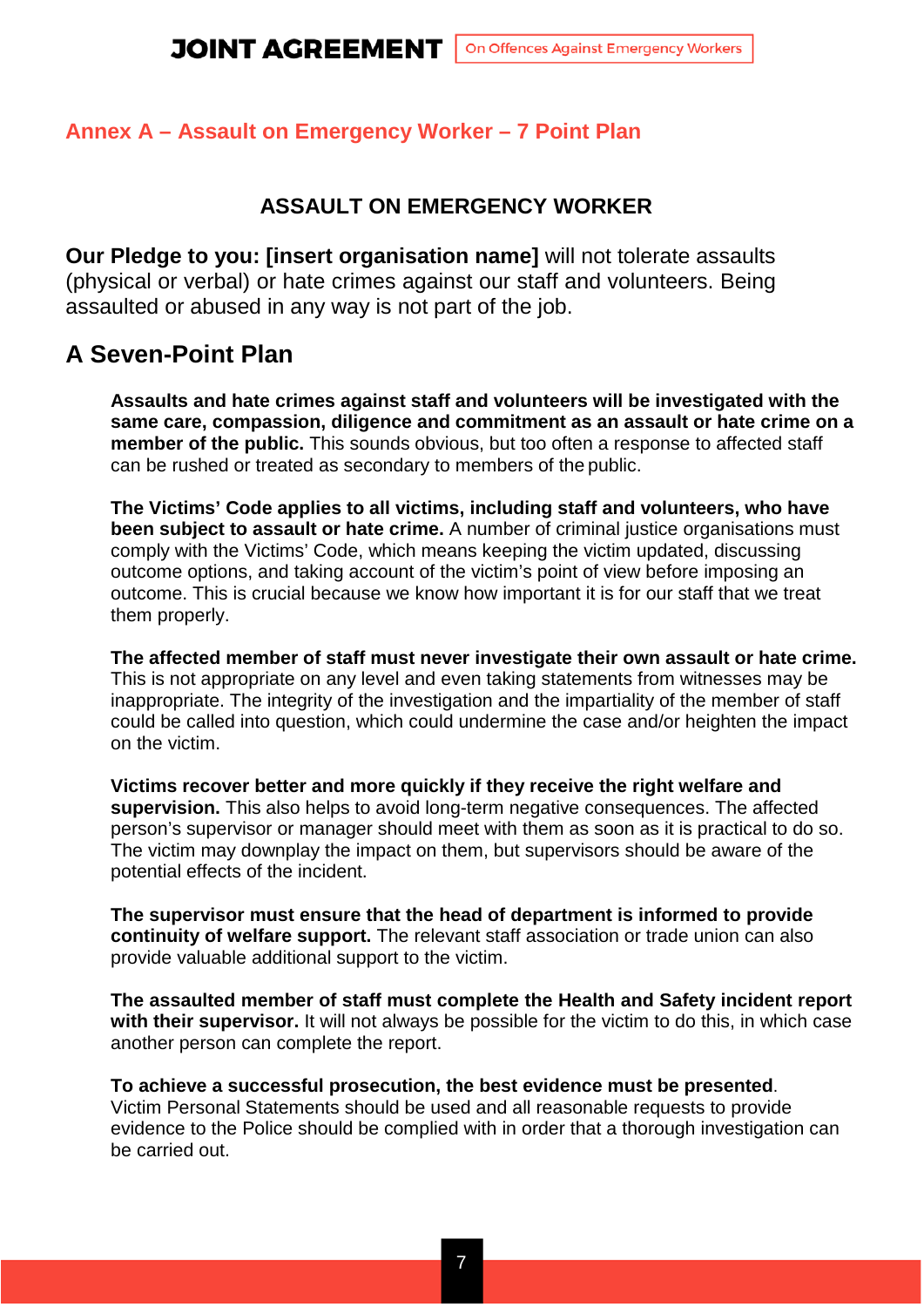## **Annex B – NHS Accredited Security Management Specialists' Assistance in Investigations**

- 1. Most NHS organisations will have Accredited Security Management Specialists (ASMS) to ensure the security of NHS staff, premises and resources.
- 2. The ASMS can assist in dealing with individual incidents in a number of ways–
	- Supporting staff who have been victims or witnesses in crimes relating to their work for the NHS
	- Assisting the police in contacting staff who have been victims or witnesses
	- Assisting the police in obtaining statements and otherevidence/information
	- Passing on information between the police and staff relating to individual cases, (subject to consent from victims/witnesses)
- 3. The ASMS will encourage victims to report assaults to the police.

#### **Witness statements and evidence gathering**

- 4. While it is the role of the police to interview witnesses, take statements and gather evidence, an accredited ASMS may assist the police by gathering additional evidence and statements. Appropriate evidence may include:
	- statements from witnesses to the incident
	- CCTV imagery
	- medical records
	- impact of the behaviour on those NHS staff who were subjected to it
	- impact of the behaviour on NHS service provision
	- incident reports or other evidence of previous antisocialbehaviour
	- information on any steps taken by the NHS to address the behaviour (e.g. warning letters, exclusion from premises notifications, behaviour agreements, additional security measures, etc.)
	- location maps of premises.
- 5. In order to progress cases effectively, information should be provided to the Police as quickly as possible. The police are responsible for obtaining statements and recommended best practice is for key statements to be available within 2 working days. Where the suspects are in custody, key statements should be available within 6 hours to enable them to be charged where appropriate.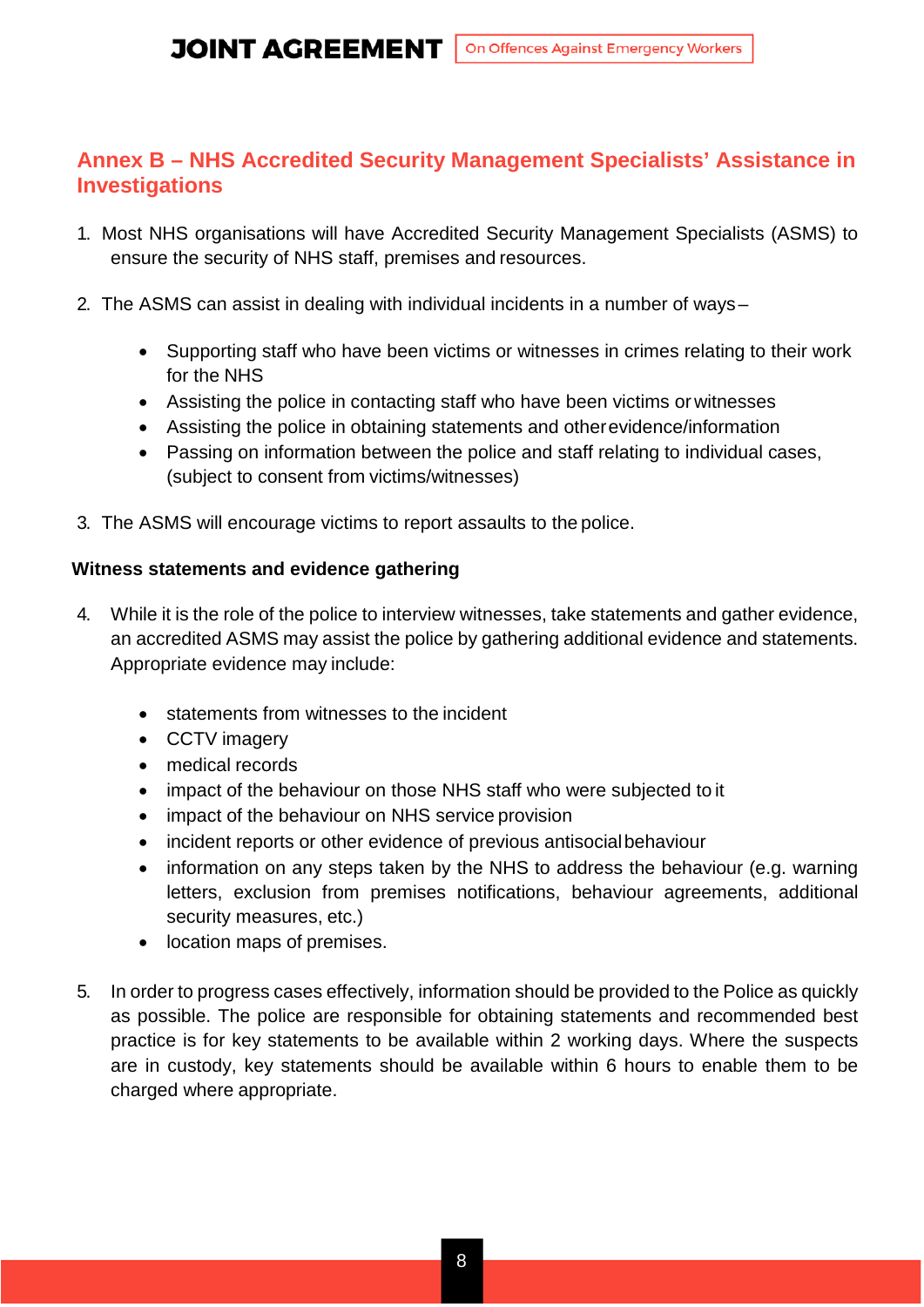## **Annex C – Police Protocol for Investigation**

Policing is committed to supporting all Emergency Workers with the investigation of offences against them in appropriate cases to ensure confidence that the new emergency workers act is keeping staff free from harm when carrying out their duties.

To achieve this, the following protocol sets out the requirements in more detail:

#### **1: Police response to assault on an emergency worker**

It is the responsibility of the police to investigate criminal activity within the community. In an NHS healthcare setting, where relevant the ASMS, in addition to leading on and managing security-related work in their health body, should give the required support to the police during investigations in an NHS healthcare setting. Other organisations may also have staff that assists with this investigation into alleged assaults on staff.

When an assault on an emergency worker is reported, the Police response will depend on an individual force's protocol, and they may refer to any joint local agreement with an individual organisation. They will take into account the circumstances of the assault and undertake an assessment of the risk that the offender poses at the time of reporting.

The Police response may require attendance in person to a scene, reporting at a Police station or victim's home address. Some forces may also take a report over the phone and arrange for statements and evidence to be gathered another time, or ask for the reporting Healthcare organisation or ASMS to supply them with information to form a package for further investigation. ASMS can also support by completing MG11 forms and exhibit evidence, such as CCTV and call recordings.

The basic elements of the criminal justice response (for example, arrest, caution, detention, legal rights and interviewing) are generally the same whether or not a suspect has mental ill health or learning disabilities. However there are also some additional PACE requirements which also apply, such as whether a suspect is fit to be detained following a mental health assessment in custody, and the use of an Appropriate Adult in interviews.

In the course of an investigation Police may need to gather the following evidence:

- Statements from the victim and any witnesses to the incident
- CCTV recordings
- Medical records & photos of injuries (of both victim and offender)
- Body worn video recording
- Impact of the behaviour on NHS service provision (organisational impact statement)
- Incident reports or other evidence of previous antisocialbehaviour
- Information on any steps taken by the organisation to address the behaviour on a prior occasion

This list is not exhaustive, but demonstrates some of the minimum standards of evidence gathering required in most cases. **The organisation must ensure this material can be provided to Police if there is to be a successful prosecution**.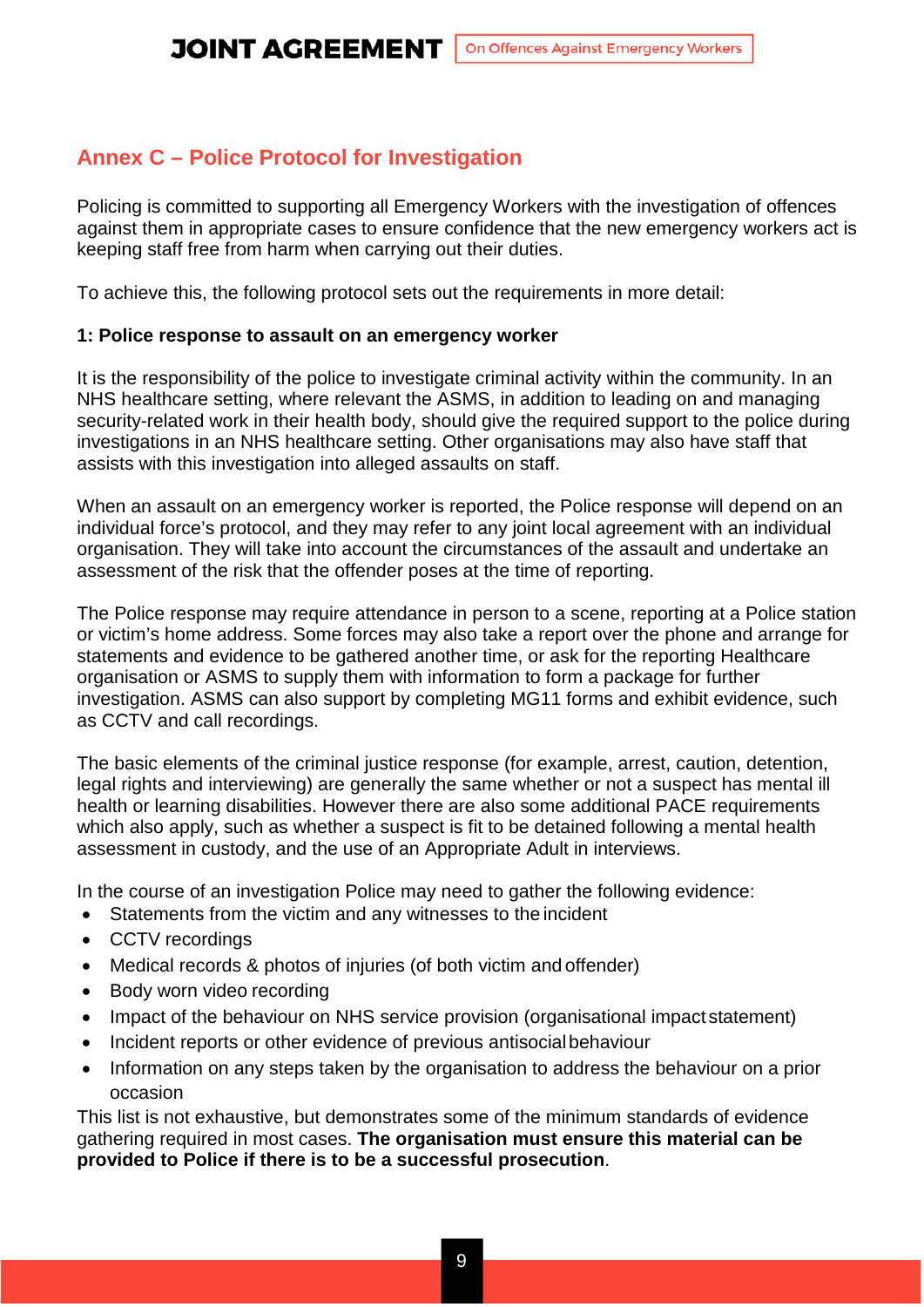Victim statements **must** include that they were performing their function as an emergency worker at the time, whether on or off duty.

Officers recording a victim's statement should be aware of the factors likely to be taken into consideration by a court when establishing the seriousness of the assault. In doing so, the case will be heard in the right court and receive the appropriate punishment according to the circumstances.

Where more serious offences are committed against an emergency worker, they should be pursued emphasising within statements that the victim was acting in the exercise of functions as such a worker

#### **2: Expectations of the victim and organisation to support an investigation**

There is an expectation that in order for the Police to properly investigate a complaint of assault, the victim and their organisation must comply with any reasonable requests for retaining and providing material to them.

A Police investigation may require the seizure of property belonging to the victim or their organisation. Such seizure will only take place where necessary and usually with the cooperation of these parties. In some cases items not seized at the time should be retained by the organisation in case it is required later in an investigation or court hearing.

Any failure to retain or supply evidence to Police in an investigation may have an adverse impact on the ability to properly investigate, prosecute or provide an out of court disposal in a case.

## **3: Options for disposal**

There are a number of options available to Police in how a case is dealt with. These include:

- Charge
- Conditional Caution
- Simple caution\*
- Community Resolution
- Fixed Penalty Notice\*
- No further action

(NB: these options have been removed for forces that have moved to the two-tier framework)

The decision to deal with the crime by one of the above means will only take place once an assessment of the circumstances of the incident has taken place. This will include consideration of the evidence, severity of the crime, the wishes of the victim, and utilising such tools as the gravity matrix and national decision model, among other risk assessment tools a force may use.

Court Disposals available on conviction include:

- **A prison sentence**
- **Hospital Order**  [s.37 MHA](http://www.legislation.gov.uk/ukpga/1983/20/section/37) 1983
- **Guardianship order**  [s.37 MHA](http://www.legislation.gov.uk/ukpga/1983/20/section/37) 1983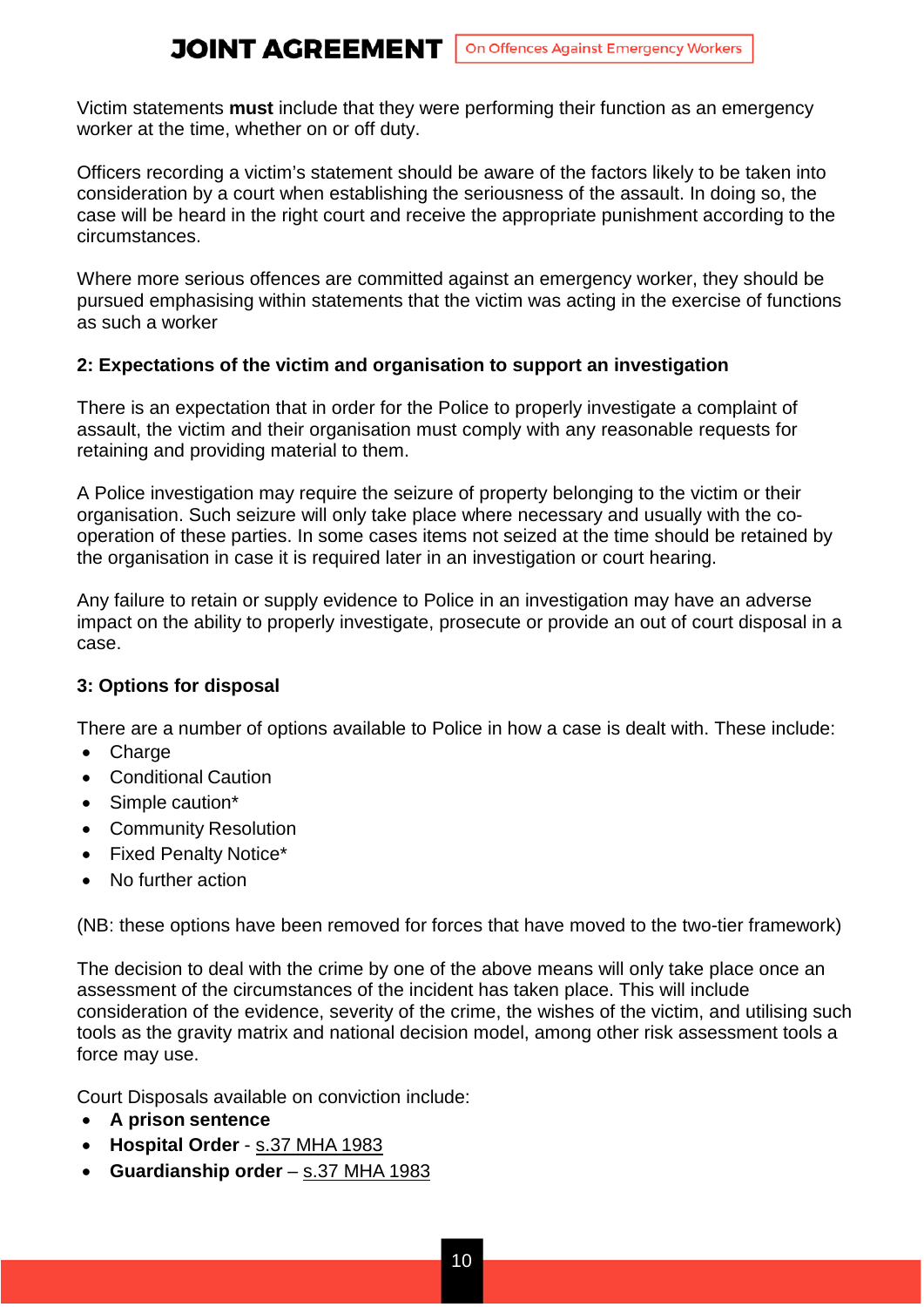**JOINT AGREEMENT** | On Offences Against Emergency Workers

- **Interim Hospital Orders**  [s.38 MHA](http://www.legislation.gov.uk/ukpga/1983/20/section/38) 1983
- **Restriction Order**  [s.41 MHA 1983 \(](http://www.legislation.gov.uk/ukpga/1983/20/section/41)Crown Court only)
- **Committal to the Crown Court**  [s.43 MHA](http://www.legislation.gov.uk/ukpga/1983/20/section/43) 1983
- **Hospital and Limitation Directions**  [s.45A MHA 1983 \(](http://www.legislation.gov.uk/ukpga/1983/20/section/45A)Crown Court only)
- **Mental Health Treatment Requirement**  [s.207 CJA2003](http://www.legislation.gov.uk/ukpga/2003/44/section/207)
- **A community sentence** (including a Supervision Order Crown Court [s.5\(1\)a](http://www.legislation.gov.uk/ukpga/1964/84/section/5)nd [Schedule 1A C](http://www.legislation.gov.uk/ukpga/1964/84/schedule/1A)riminal Procedure (Insanity) Act 1964)
- **A financial penalty** (a fine)
- **Compensation** [s.130 Powers of Criminal Courts \(Sentencing\) Act 2000 –](http://www.legislation.gov.uk/ukpga/2000/6/section/130) prosecutors are reminded that the court must consider ordering compensation in any case in which it is empowered to award it. Emergency workers should, unless they indicate otherwise, receive compensation for assaults on them – "it is not part of theirjob"
- Conditional or Absolute discharge

Out of Court Disposals available to the Police and Crown Prosecution Service include:

- **Conditional Cautions**  adults (18+) and youths(10-17)
- **Simple Cautions**  adults (18+)
- **Community resolutions**  adults (18+) and youths(10-17)
- **Penalty Notices for Disorder** adults (18+) and youths (10-17)
- **Youth Cautions** (10-17)

(NB: Forces that have moved or are in the process of moving to the nationally agreed two-tier framework will utilise Community Resolutions and Conditional Cautions only)

#### **Restorative Justice**

In addition to both Prosecution and out of court disposals, restorative justice techniques can run alongside any of the above disposals. Restorative justice brings those harmed by a crime or conflict and those responsible for causing the harm into communication, enabling everyone affected by the incident the chance to play a part in repairing the harm and to find a positive way forward. This communication can take various forms, including a face-to-face restorative justice conference or indirect restorative justice (letter, a video message or the use of the facilitator as a 'go between'). Restorative Justice Services are provided by an accredited service provider, which are normally commissioned by the Office of the Police and Crime Commissioner.

Out of court disposals tackle low-level crime and can represent a proportionate and effective response to first time offending that can focus on the needs of the victim. They mean that:

- More time can be spent tackling serious and complexcrime;
- There is a means of providing reparation and a prompt resolution forvictims, ensuring swift and streamlined justice is secured;
- There is opportunity for offenders to be directed into rehabilitative or educational services to tackle the causes of offending behaviour reducing the likelihood of re-offending;
- An offender can be sanctioned by means of a financial penalty or unpaidwork.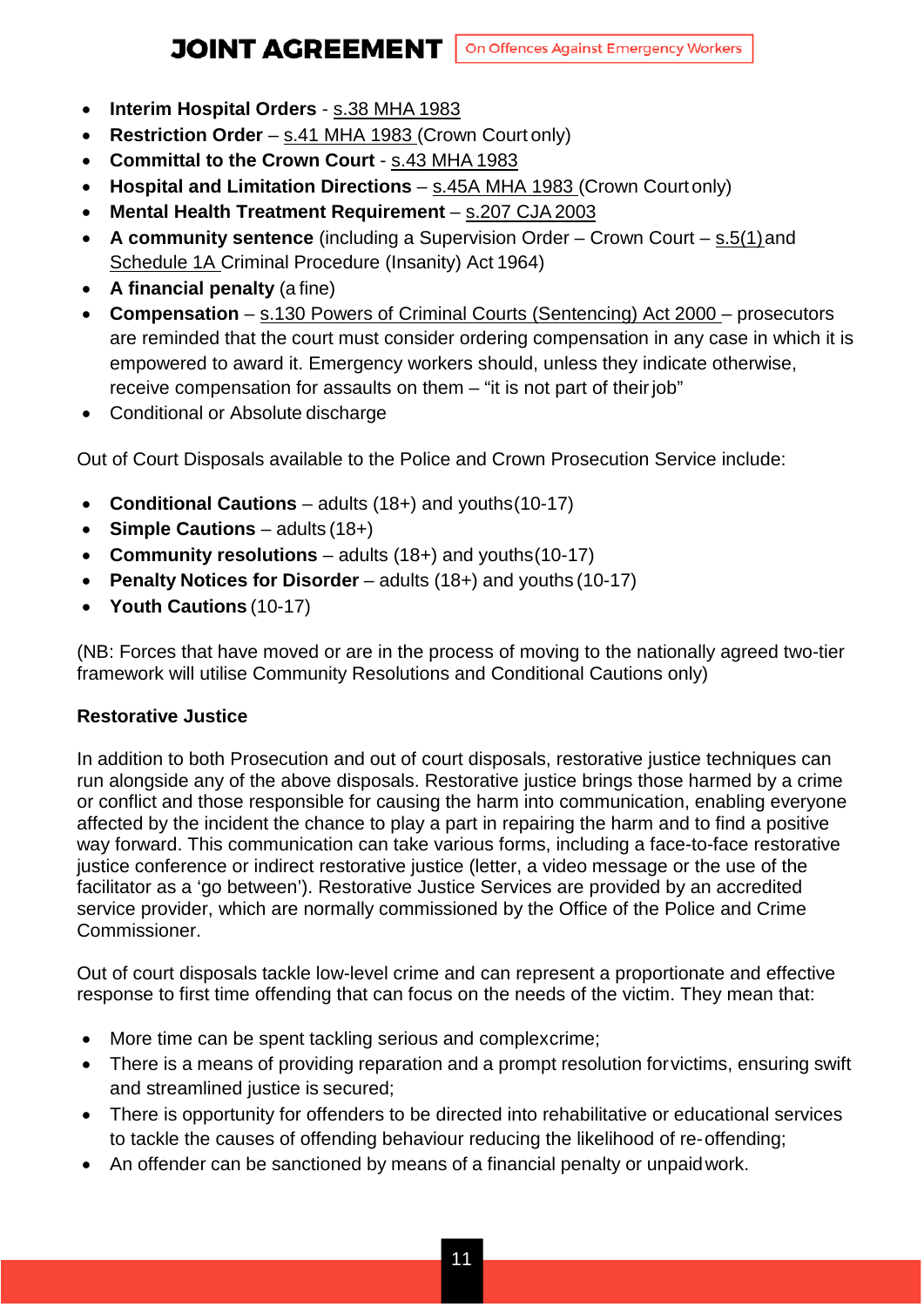Out of court disposals are not intended for serious, persistent or contested cases where Court would be the right forum for deliberation and adjudication. However, in rare instances it may not be in the public interest to prosecute an offender for what appears to be a serious or persistent offence. An Out of Court disposal should be considered on the facts of the case and are only suitable when the assessment of the circumstances is that a case should not proceed to court.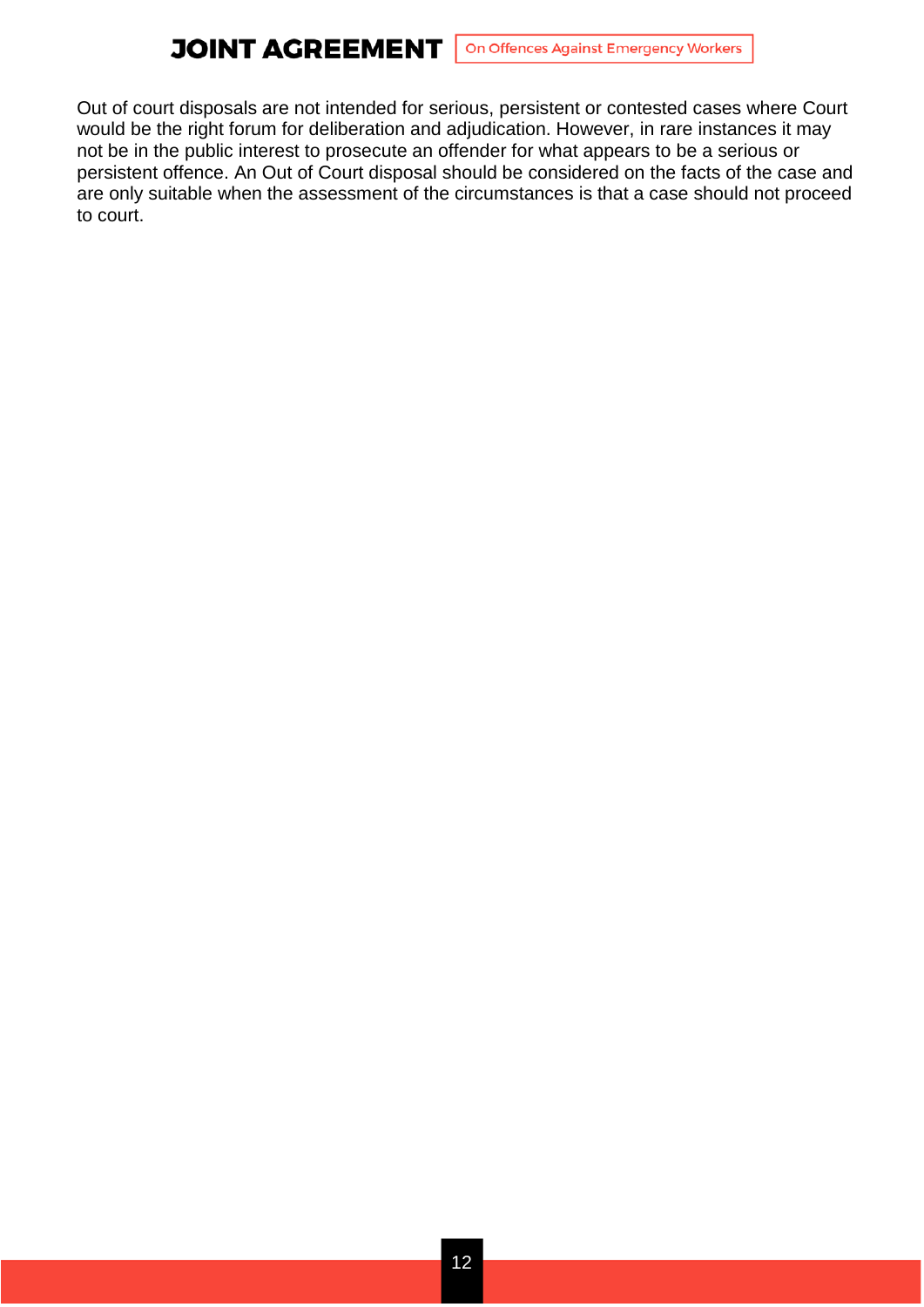## **Annex D – Impact Statement Examples**

#### NHS ASMS example

My role as an Accredited Security Management Specialist involves supporting the creation of a safe and secure environment for everyone. A large part of this role is to tackle anti-social behaviour and to combat ever rising numbers of NHS staff being assaulted or threatened with assault or subject to other harassment. No-one, not even those who work in healthcare settings, are expected to accept this type of abuse when they are simply trying to do their jobs, helping people.

To remove the stigma around mental health, it is imperative that those who seek to assault or harass our staff and who have the capacity to know it is wrong, are held to account in the same way that any other member of the public would be.

The eventual goal of any mental health trust is to see our service users lead productive and fulfilling lives in the community. It does them a great dis-service if undue allowance is made for a mental health condition; it may lead to unrealistic expectations of acceptable behaviour in the community and can put them at risk of assault or civil action.

Further public interest considerations come from stopping misuse of taxpayer funded services – i.e. coastguard, police, fire service, ambulance leaving those genuinely in need absent of help, and the disruption caused to the public when bridges or train lines are commandeered.

Not holding someone with a mental health condition to account where there is evidence that they have mental capacity, results in increased risk to mental health staff as the anti-social behaviour is unchecked and no boundaries are enforced. Due to Health & Safety Legislation, staff retain the right to refuse to treat someone if they feel the risk posed is too high - this may lead to service users not receiving treatment at all if the Court imposes a Community Treatment Order as a disposal.

Behaviour such as XXX's, causes far reaching impacts on staff wellbeing, disrupts other patient's care and is a sizeable drain on precious resources. Despite our robust approach to protecting staff, this Trust does not take action where a patient is in crisis or is suffering a period of deterioration in their mental health resulting in a lack of capacity in their actions. XXX's clinical team are satisfied that he/she has the capacity to know that his/her actions against our colleagues will have caused anxiety and fear and the Trust fully supports their staff and Police in prosecuting this case.

Identical presentations and identical diagnoses of other persons displaying this abusive behaviour have successfully been brought before the courts recently and sanctions imposed include restraining orders, suspended sentences and custodial sentences. In all cases, the unacceptable behaviour has stopped and in some cases, the offender has been able to reengage with staff appropriately.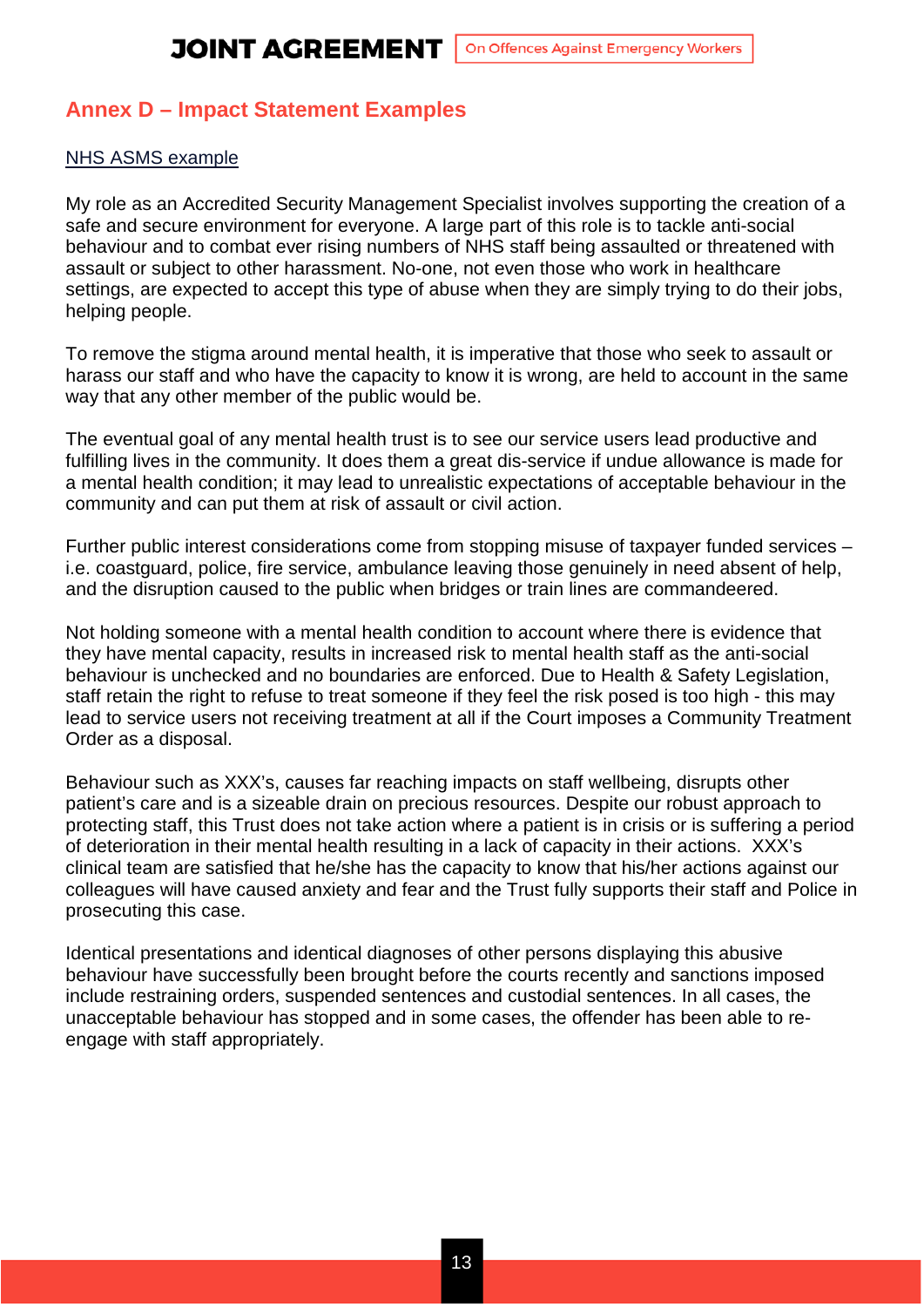NHS Secure Setting example

Statement of:

Age if under 18: (if over 18 insert 'over 18') Occupation:

This statement (consisting of page(s) each signed by me) is true to the best of my knowledge and belief and I make it knowing that, if it is tendered in evidence, I shall be liable to prosecution if I have wilfully stated in it, anything which I know to be false or do not believe to be true.

I am … (name), currently employed by the … Foundation Trust at the … Hospital as … (role).

The … Hospital … is a … Secure and Forensic mental health facility for men and women over the age of 18 who have mental health problems and have become involved with the criminal justice system. The service works to ensure that offenders with mental health problems are assessed and treated effectively, within a modern low secure environment, in order to manage risk, reduce further offending, and support the recovery of service users.

Service-users may be admitted to the centre on transfer from prison, as a Court diversion, as a recall from the community, or as a step down from a medium secure hospital. Admission is determined by clinical assessment; detention at the unit is not, in itself, a punitive sanction.

The Trust aims to:

- Provide hope, enhancing communities that will support individual recoveryjourneys;
- Support patients to develop sustainable skills;
- Support patients to come to terms with, understand and address more fully the offending behaviours that led to their admission with a view to managing futurerisk;
- Take a patient centred approach to risk management;
- Help individuals build the foundations of a meaningful and satisfying life beyond the secure environment.

The Trust recognises that, due to the nature of the work undertaken at the unit, there is a constant risk, to both staff and service-users, and seeks to put in place management regimes to minimise that risk and to ensure the safety of others. Every year, clinical staff deals informally with a substantial number of low-level incidents that do not warrant formal action or prosecution. However, the Trust has a duty of care to its staff and patients. The Trust does not accept that any member of staff should tolerate being assaulted, verbally or physically, as part of their work. Similarly, service-users who are not free to leave should be entitled to the same protections under the law, as they would enjoy in the wider community. Where staff or service-users are subject to a criminal assault or threats by a capacitous service-user we believe that it is important that the Police are called in to investigate.

Clinical staff at the centre are committed to treating a person suffering with a mental disorder as a responsible individual who should, when appropriate, be held accountable when a criminal offence is committed. That person should be treated more sensitively, but no less robustly, than a person without a mental disorder who committed the same crime. When a service-user deliberately or recklessly threatens or assaults a member of staff, in many cases it is important therapeutically that the service-user learns that his/her choice leads to an adverse consequence.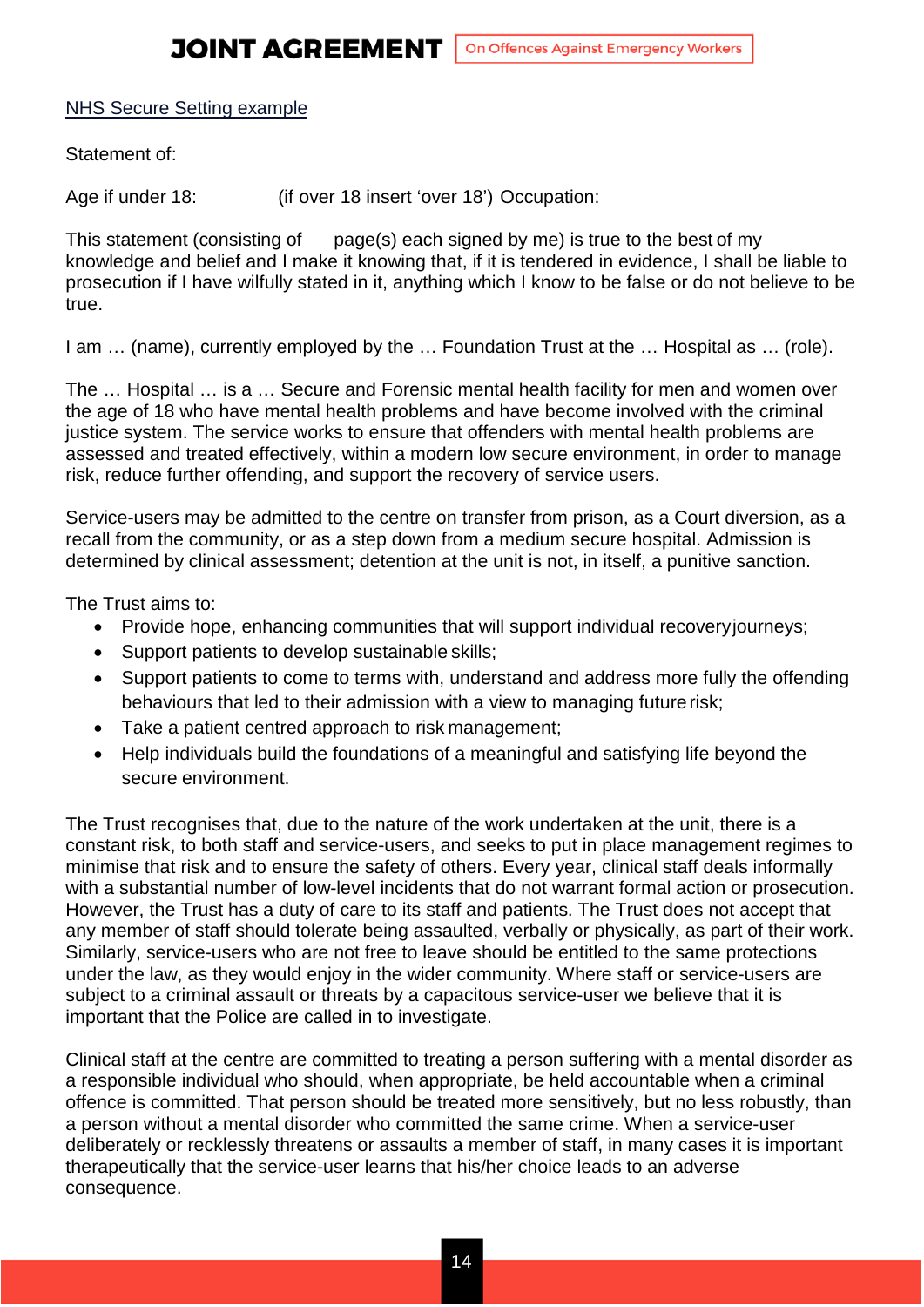Staff want to do everything they can to dissuade service-users from making the choice to assault and intimidate others. Part of this process involves helping service-users to appreciate that other people have feelings, interests and rights and that actions by the individual which infringe the rights of others lead to adverse consequences; these must be adverse consequences that matter to the patient. If assaults are not prosecuted then, in practice, our patients will know that they can assault whomever they wish in the future without any adverse consequences. This will inevitably increase the number of assaults and could serve to increase fear of crime and foster a sense of anxiety and insecurity amongst the wider hospital community. We accept that imposing a prison sentence on someone with a major mental disorder will only to be appropriate in very rare circumstances, but other interventions such as cautions, fines, community sentences and hospital orders can be enormously beneficial.

A prosecution, as well as addressing offending behaviour, can be a powerful learning tool irrespective of whether an individual is already the subject of a hospital order, or is already serving a prison sentence and transferred for treatment during that sentence. The prosecution of any offence committed by a service-user detained at this hospital is considered on an individual basis and the decision is not taken lightly.

When considering the decision to prosecution, the Trust may also consider the impact of an individual's behaviour on the wider hospital community. The Trust recognises the following aggravating factors:

- The fact that an offence has been committed against a person serving the public;
- The potential impact on vulnerable patients, such as in mental health units, and the effects that being exposed to such behaviour may have on them.

Records indicate that staff working in mental health are more than five times more likely to be assaulted than ambulance staff and ten times more likely to be assaulted than staff working within acute services. Aside from the personal impact on the individuals concerned, assaults on staff result in increased sick leave which impacts on the service provision to other service-users and has a direct financial cost to the Trust securing replacement staff cover.

The Trust supports a prosecution in this case and believes it will contribute to the effective care and management of the service-user and have a significant positive impact on maintaining confidence amongst all those within the hospital community.